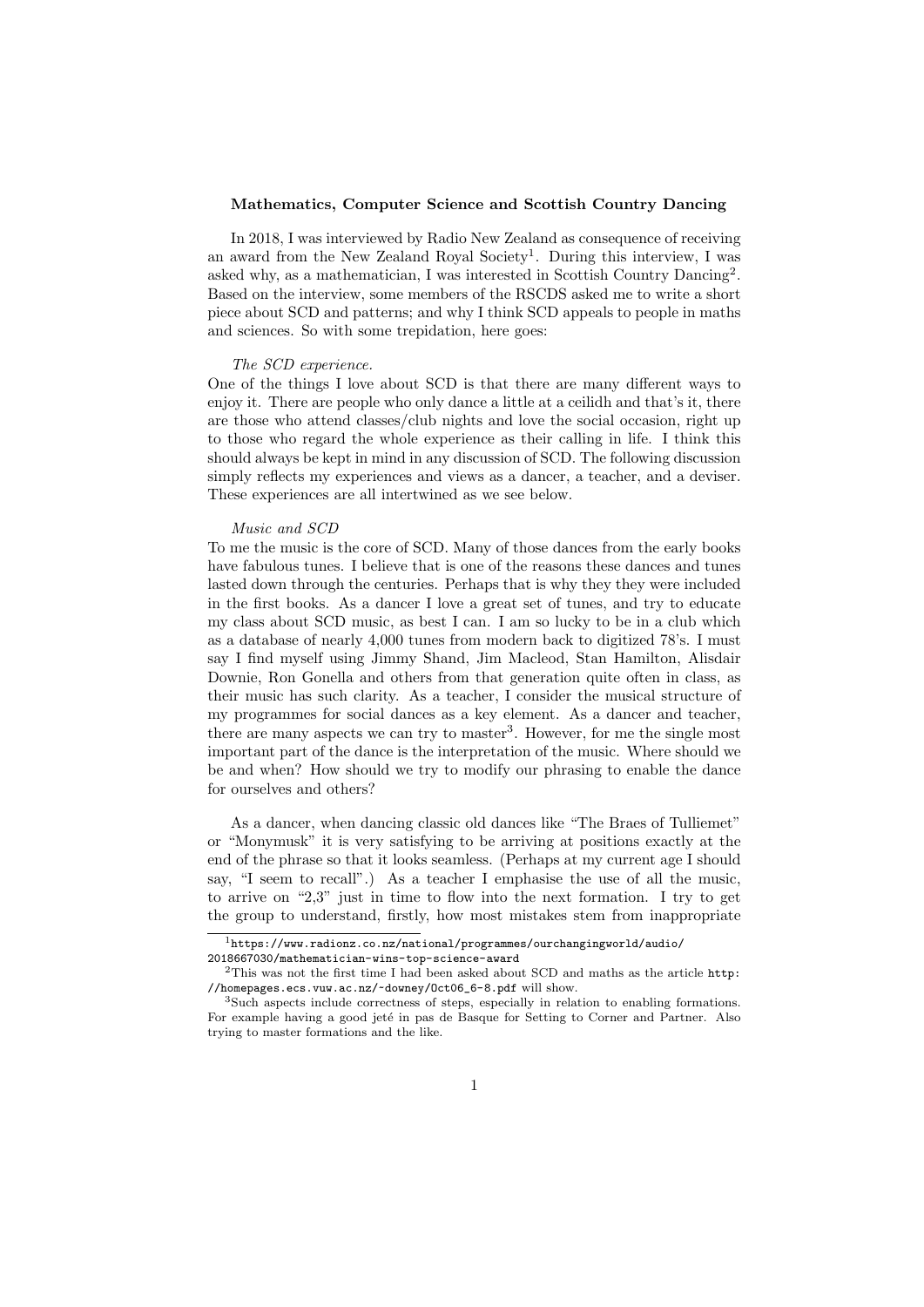phrasing (especially if the choreography of the dance is one that enables flow), and, secondly, how the phrasing of one person in the group affects others (I say "It's a team sport.")

# So what has this got to do with maths<sup>4</sup>?

SCD does seem to appeal to mathematicians/computer scientists/scientists. There have also been great devisers of SCD who have such a background: Hugh Foss and John Drewry are notable here, but there are many others such as Iain Boyd, Romaine Butterfield, Ian Brockbank, the Ibbotsons, Anselm Lingnau, and Sue McKinnell as a small sample.

I would like to explain what I do when I do mathematics. Often I am thinking about understanding some kind of "algorithmic process." This is some kind of programme where many agents are interacting and evolving with time. I try to visualize what will happen should certain interactions occur. For example, we might think of a triage nurse whose job is to assign patients into an ordering to see the doctors. But new patients are coming in all the time. How to ensure that someone gets seen in the appropriate order. Or maybe I am trying to model sequencing of lights to enable traffic flow. The key aspect of all of this is the visualisation of what is happening to objects as they evolve with time. From "The Chess Mind", by Gerald Abrahams:

"the capacity of the mind for making a path through time and complexity, is the essence and moving edge of any intellectual process."

## Devising

Thus for me a key aspect of dancing, and dance teaching is seeing this flow and how it relates to the music. As a deviser, I try and see a similar flow in time, how it interprets the tune, and how one figure flows into the next. Should I slow people down here, speed them up, what figures are appropriate? There are of course, other considerations. As a mathematician, I love symmetry. But this is certainly common in SCD, and perhaps this also appeals to scientists in general. While I devise simple dances for teaching, I also like seeing how to extend the SCD canon with new formations and also enjoy being able to devise complex and challenging dances with multiple interactions.

#### The many aspects of SCD.

I know there are many people who dislike the fact that there are so many new dances. I see SCD in several parts.

#### Social dancing.

I believe that there is a core of traditional dances which should be part of a shared vocabulary. When I am constructing a social programme, for example

<sup>&</sup>lt;sup>4</sup>I don't want to try to explore the connection between maths and music as I don't know anything about that. Only that I feel a deep connection with the music.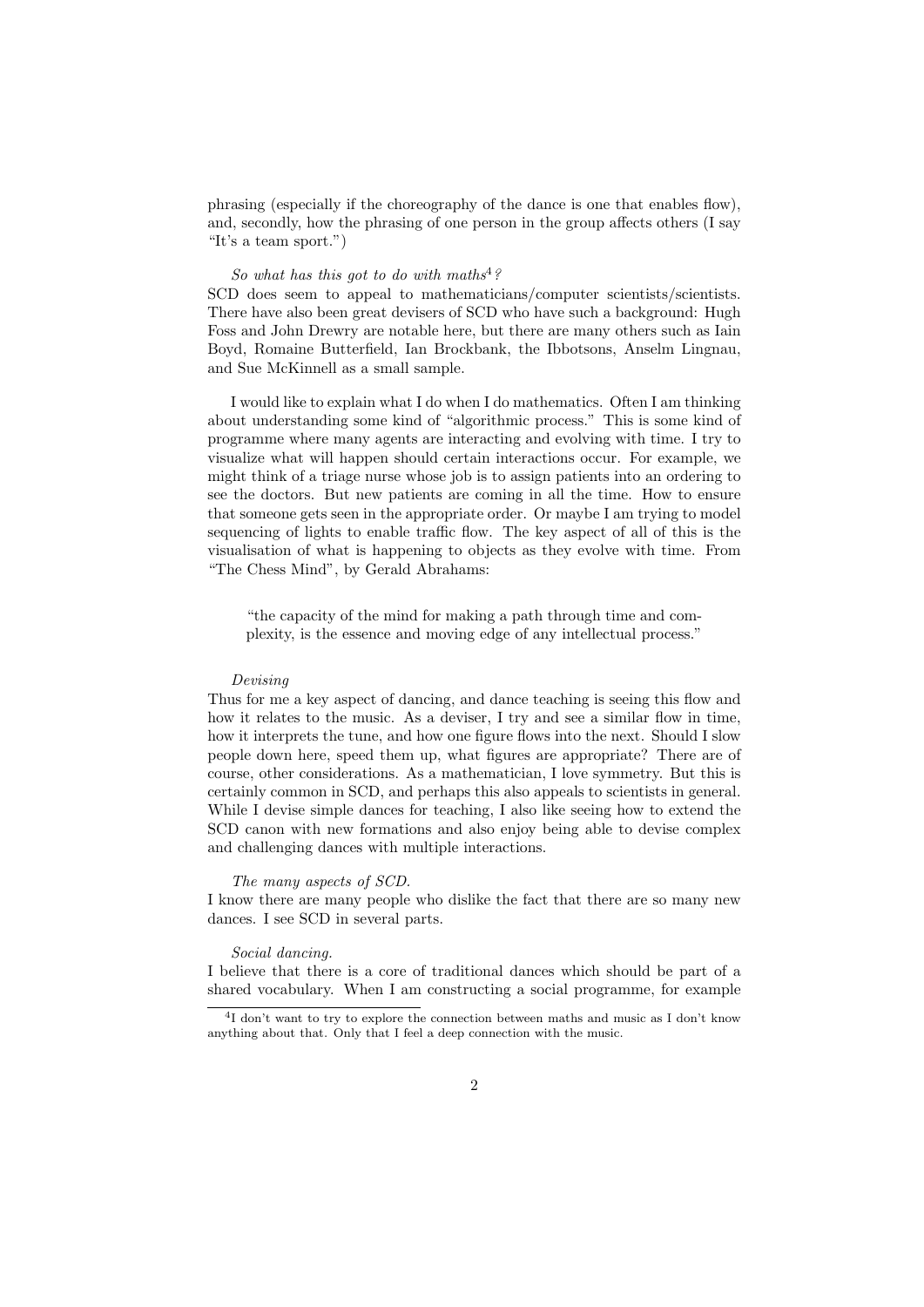for our annual dance, I try and make the programme just that: social. First I think about the musical structure of the programme with issues including how to begin, where the stirring reels should be, where to put pipe marches, balance in the styles of the strathspeys (which for me will mean mostly strong traditional tunes).

This musical structure will usually involves a significant portion of the programme from early Society books (say, below Book 36), and the original graded book and leaflets. Second, I think about balance of the programme, the formations, including a couple of recent dances, making sure new dancers are catered for, etc. Finally, I will include a couple of challenging dances (with warnings) because I know there are people who crave these things, and I like to challenge the more experienced dancers a wee bit. At this point I talk to the band about what they think. One little problem here is that many of the early book dances are quite vigorous, and my programmes have a bit of a reputation for being tiring; but hopefully satisfying. But I like to think that a social should be just that: social. We should not need to study up for most of the dances.

#### The core.

One issue here is that when other groups concentrate on more recent dances, what is regarded as "core" or "well-known" is eroded. The Johnsonville Club (where I am tutor) recently had a 50th anniversary dance where I put many old dances from the past. Many of our recently joined members asked about such "unusual" dances! (These were The Montgomeries' Rant, The Duchess Tree, Sugar Candie, etc.) I have a huge amount of sympathy for those who don't want to be constantly learning all of the "most recent" dances for a social programme<sup>5</sup> . It's anti-social in my view. How do we find a balance?

I also think that the focus on learning new dances for upcoming programmes affects recruitment and retention unless we are lucky. So many groups I have danced with focus on "upcoming programmes" and when some poor beginner stumbles in he or she will be thrown from tourbillon to spurtle. It is true that if you survive this then you'll thrive but I wonder who we lose. As a teacher, at least for the beginning of the year, and because we don't have separate new dancers classes (except for the first month), I concentrate on teaching dancing, rather than dances, in a slow structures programme for the new dances, and on few formations for the experienced. There are lots of really interesting dances based araound only a few formations, if you look around.

#### Novelty.

On the other hand, it is also great to dance new dances. There are lots of clever devisers out there. We can return to the same delight we had when we first

<sup>5</sup>After reading a recent article in the magazine, I made a point of looking at programmes in Scotland online. At least for the sample I saw, these seemed really quite difficult and varied (particularly with no briefings) and with few of the old dances; much more so than we would have here in Wellington. I wonder if this is an example of the Diaspora preserving old forms?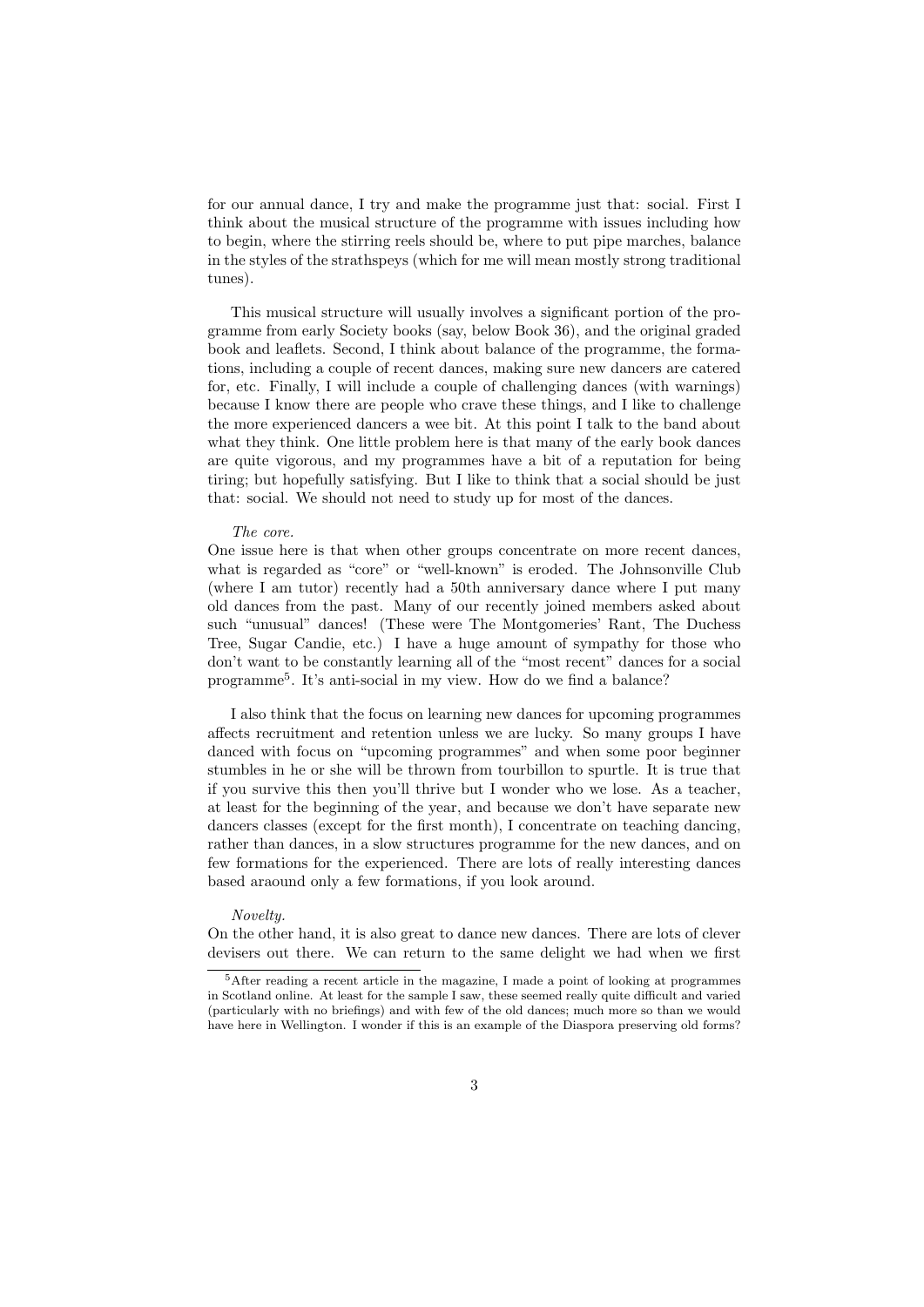mastered "A trip to Bavaria" early on thinking it was "so hard." I just don't believe that such novel dances should dominate a social programme.

## But there are many ways to like SCD.

Social programmes are one aspect of SCD, but there are many other ways to experience it. I ran a little class for a group that loved complex dances needing real scope in the dancing, flow and teamwork. This group loved Hugh Foss dances, Barry Priddey's, Iain Brockbank's and others. Here we see mathematical minds devising clever complex dances, not for social programmes, but to explore the dance form. It is so satisfying to have a team dance "The Waterfall", or "Wing the Wind" or "The Palindrome" really well. Or to master the delicate phrasing of the "Celtic Brooch" sets.

This group also grappled with some the the Society's dances which don't flow in the least, but can be made to. Here I am thinking of dances "Fiddle Faddle", "Faulkland Beauty," "Marchioness of Blandford's Reel,"or "Loch Leven Castle" where the goal is to make the dance work with any semblance of flow<sup>6</sup>. Back to Johnsonville group, the more experienced dancers like dances of the former kind (complicated, but not too hard), such as "Rob Roy", or "The Bishop of Columbus" or the like. These I might consider on a Tartan night, or as the hard part of the social programme. People like to solve puzzles, and this is a great attraction to SCD for many. They just don't want to do it all night.

## My own dances.

In my own devising, I have basically two kinds of dances.

## Teaching dances.

The first group evolved when I started teaching. For example: I needed a simple dance for set to and turn corners and one that has no other phrasing or connection problems to solve. So I devised "Jeanette's Hornpipe"(1C down the middle and up, finish facing first corners, set to and turn corners finishing between them, all advance and retire, 1C turn RH one and a half times, 6 hands round and back) choosing the most excellent Victoria Hornpipe as lead tune. The "Daisy Chain" devised for a simple dance with ladies chain in strathspey time with with Bonnie Flowers o'er the Muir as the lead tune<sup>7</sup>. There are many other quite basic dances I devised for this purpose: simple dances for teaching specific formations with straightforward transitions.

## Novel dances.

Almost all of the other dances I devise I try and include some novelty, because I believe that good dances should have their own distinctive feature, especially if they are new. As a dancer the novelty of "set and link for 3" was a great joy the first time I saw it. I remember how we all struggled when Book 36 came out.

<sup>6</sup>Dances providing fodder for advanced technique classes, and not danced elsewhere.

<sup>7</sup>Strangely, this was my teaching formation for the preliminary certificate, when, at the time there was no RSCDS dance with this formation.